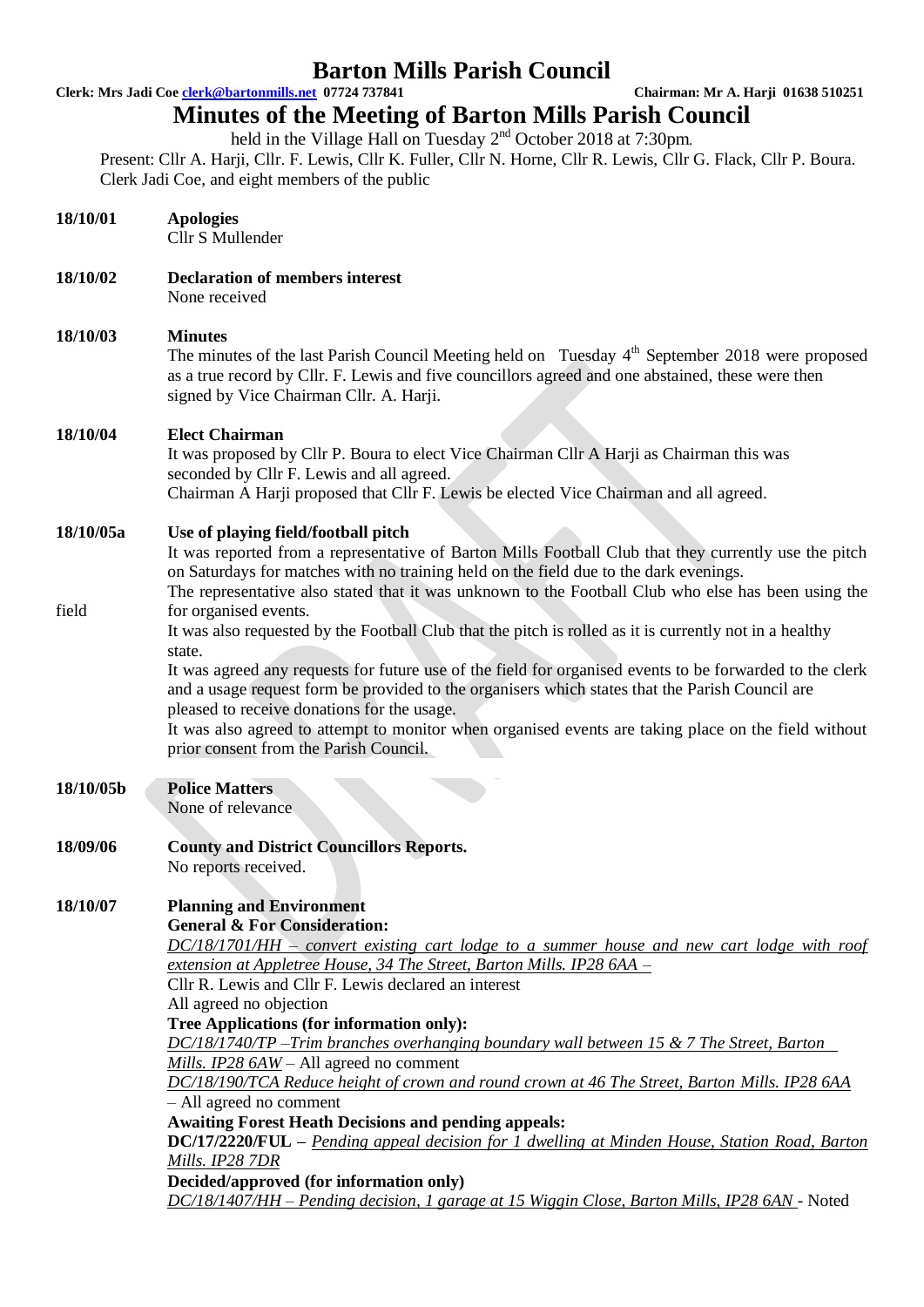**Clerk: Mrs Jadi Coe clerk@bartonmills.net 07724 737841 Chairman: Mr A. Harji 01638 510251**

#### **18/10/08 Clerks Report and matters Arising from the minutes of the last meeting (for info only)** The clerk reported she has attended an in-depth clerk course.

Nothing else to report.

### **18/10/09 Correspondence**

- An email from a parishioner was received requesting the Parish Council replace the bollard on Old Mill Lane as SCC has reported they will not do this. It was agreed the clerk to look into who initially put the bollard up and at whose request. (JC)
- A letter received from a parishioner stating interest to meet with the council to discuss common objectives i.e. roads and street lighting, that could be included in his revised planning application.

It was agreed not to meet with the parishioner and inform the parishioner via letter (JC)

 The Chairman of the Good Neighbours scheme distributed report for the year 2017/18 to all councillors.

The Chairman of the scheme was asked if he would like to verbally report anything and he reported the following:

The scheme has been a great success over the year with thanks to the Parish Council for their donation. There is currently 27 volunteers offering 21 different services.

## **18/10/10 Parish Matters**

18/10/10.01 Discuss procedure for vacancy of new councillor

The clerk reported that Notice of Vacancy had been correctly displayed and that a request for an election to fill said vacancy had not been made by at least 10 electors, therefore the Parish Council could now co-opt a person to fill the vacancy.

It was agreed to advertise the vacancy in the Barton Miller, notice boards and website and request applicants apply in writing before  $15<sup>th</sup>$  November 2018 including why they wish to join the Parish Council.

18/10/10.02 Update on October half term football coaching

The clerk stated this was booked for Monday  $22<sup>nd</sup>$  and Tuesday  $23<sup>rd</sup>$  October

18/09/10.03 Update on discussions between Hastoe Homes and SCC in regards to land for affordable housing

The clerk reported she spoke with Isobel at Hastoe Homes late last week and Isobel stated that SCC may be willing to sell the land and are interested in principal.

The clerk then continued to state she had made contact with a Mr Prettyman at SCC who has stated that he had a good conversation with Isobel in regards to the said land and the council is happy to release land for local needs housing and he felt it may be useful for himself or a colleague were to meet representatives of the council to clarify some details.

It was agreed to ask SCC what queries they would like to discuss and arrange a meeting as soon as possible. (JC)

18/10/10.04 Peace Garden Statue

Bring forward to next meeting

18/10/10.05 Discuss the need of a parish gardener/hedge trimmer

The clerk she had again made contact with Sarah Limmer (local gardener) and she was happy to undertake 2 hours work a month.

It was agreed the clerk ask Sarah to begin work as soon as possible and also request cutting of the growth at the trunk of the trees on the playing field. (JC)

18/10/10.06 Standing Orders working party update

The working party met on Monday 1<sup>st</sup> October and agreed necessary changes to the Standing Orders. A copy of the new proposed Standing Orders would be circulated to councillors before the next meeting. (JC)

18/10/10.07 Set date for meeting to arrange 2019 car boots

The date was agreed of Tuesday  $16<sup>th</sup>$  October at 7:30 in the Church rooms.

18/10/10.08 Arrangements for Remembrance Day Ceremony

Cllr F. Lewis reported that the wreaths were to be ordered at an agreed donation of £60 to the British Legion. All agreed.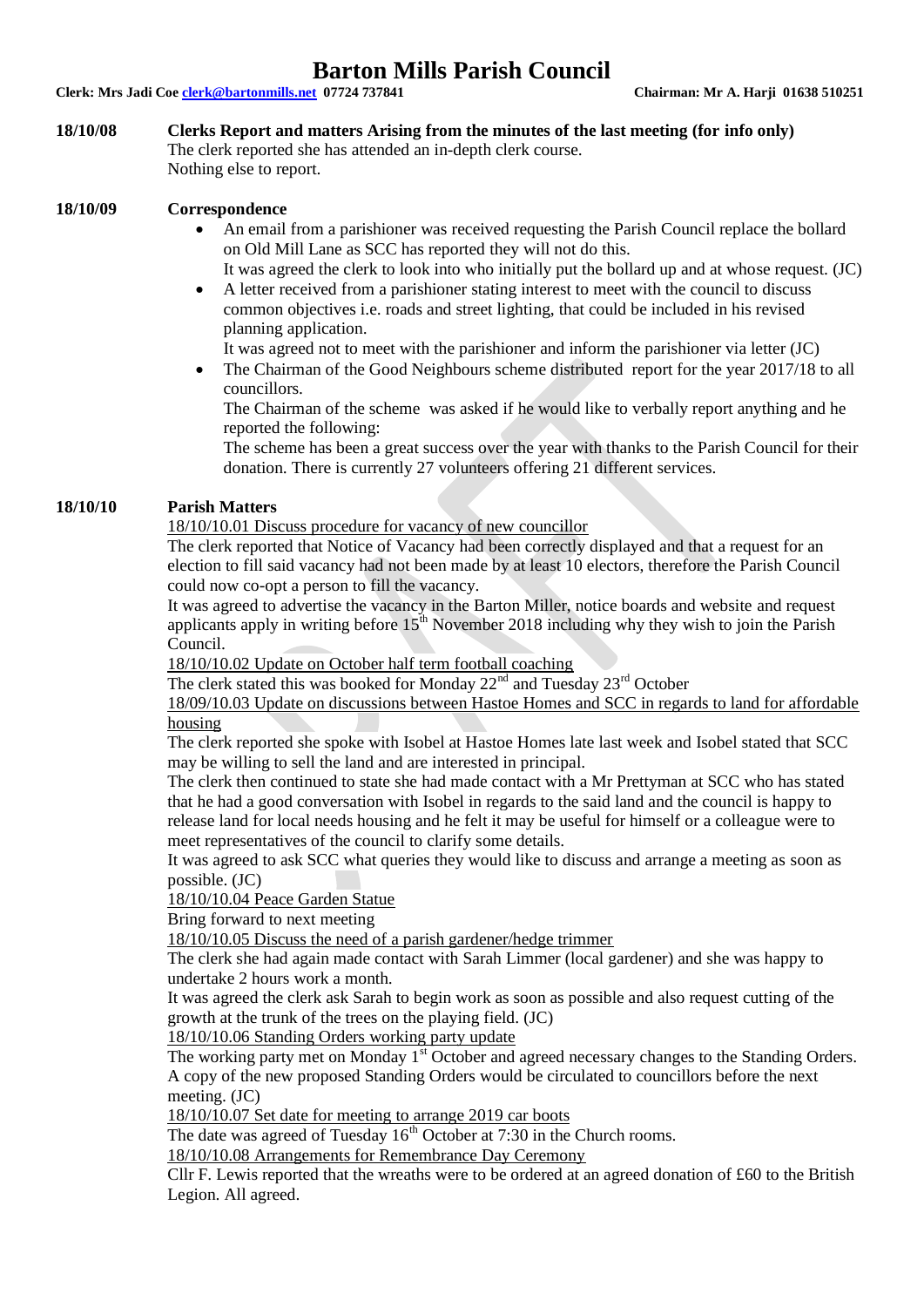#### **Clerk: Mrs Jadi Coe clerk@bartonmills.net 07724 737841 Chairman: Mr A. Harji 01638 510251**

It was agreed that the ceremony would be similar to prior years and Cllr A Harji to ask said seek supply the the wine and Cllr. F Lewis to purchase crackers/biscuits.

#### 18/10/10.09 Maintenance of Assets

Cllr. P Boura reported:

- Defibrillator door has been replaced and is now working again
- A second quote for street lights had been received after the previous meeting which was more than the quote that was agreed to be accepted at the previous meeting.
- Wooden slat has been ordered and received and the bench will be repaired in due course 18/10/10.10 Discuss need and cost for additional grit bin in the village

The clerk stated that grit bins are available to purchase from £45 net and SCC recommend a bin of at least 150 litres.

SCC state that grit bins are generally placed at important locations, such as bottom of hills or minor road junctions and the location is agreed with parish councils to make sure they are in local trouble spots that are generally not on a current gritting route. Grit bins are replenished at no charge but the grit must only be used on the public highway.

It was agreed no need for an additional bin.

### **18/10/11 Finances & Policies**

18/10/11.01 Parish Council Bank Balances and Reconciliation

The bank reconciliation was presented to the Chairman. The clerk stated £21,793 was held in the current account at 19<sup>th</sup> September 2018.

18/10/11.02 Cheques for signing and approval

The following payments were agreed and the cheques signed:

| Date     | Payee                 | Details                               | <u>Net</u> | $VAL$  | Gross    |          |
|----------|-----------------------|---------------------------------------|------------|--------|----------|----------|
| 30-Sep   | Jadi                  | Clerk salary Sep 18                   | 230.40     | 0.00   | 230.40   | Chg 1574 |
| 30-Sep   | Jadi                  | Clerk expenses                        | 29.14      | 1.25   | 30.39    | Chg 1575 |
| 12-Sep   | <b>INL Landscapes</b> | Grass cutting x 7 and hedge cutting   | 800.00     | 160.00 | 960.00   | Chg 1576 |
| $01-Oct$ | K & M Lighting        | October maintenance                   | 6.66       | 1.33   | 7.99     | Chg 1577 |
| 30-Sep   | P Boura               | Expenses                              | 31.00      | 0.00   | 31.00    | Chg 1578 |
| 30-Sep   | <b>HMRC</b>           | Quarter 2                             | 177.60     | 0.00   | 177.60   | Chg 1579 |
| 30-Jun   | Salc                  | Leadership skills course (day 2 only) | 51.50      | 10.30  | 61.80    | Chg 1580 |
| $01-Oct$ | One Suffolk           | Website hosting                       | 50.00      | 10.00  | 60.00    | Chg 1581 |
|          |                       |                                       | 1,376.30   | 182.88 | 1,559.18 |          |

18/10/11.03 Update on account for reserves

No account opened. Cllr P. Boura to look into opening account. (PB)

#### **18/10/12 Parish Councillors Reports (for information only)**

Cllr F. Lewis reported that she recently attended SALC area meeting and the meetings were to be reduced from quarterly to bi-annually.

Cllr. P Boura reported she would like to attend the joint West Suffolk Parish and Town Conference on 15<sup>th</sup> October at Forest Heath District Council offices. The clerk is to book a place. (JC) Cllr G. flack reported that the football pitch is in need of feeding and weeding. The clerk to obtain quotes before the next meeting. (JC)

It was also agreed to ask INL for quotes to cut bushes/hedges along the footpath between The Street and Newmarket Road and on Newmarket Road opposite the car boot field.

### **18/10/13 Items for future agendas**

- Defibrillator Seminar (JC to obtain quotes)
- Update on discussions with SCC in regards to affordable home site
- To receive quotes for hedge/bush trimming
- To receive quotes to feed and seed the football pitch
- Website
- Peace Garden Statue